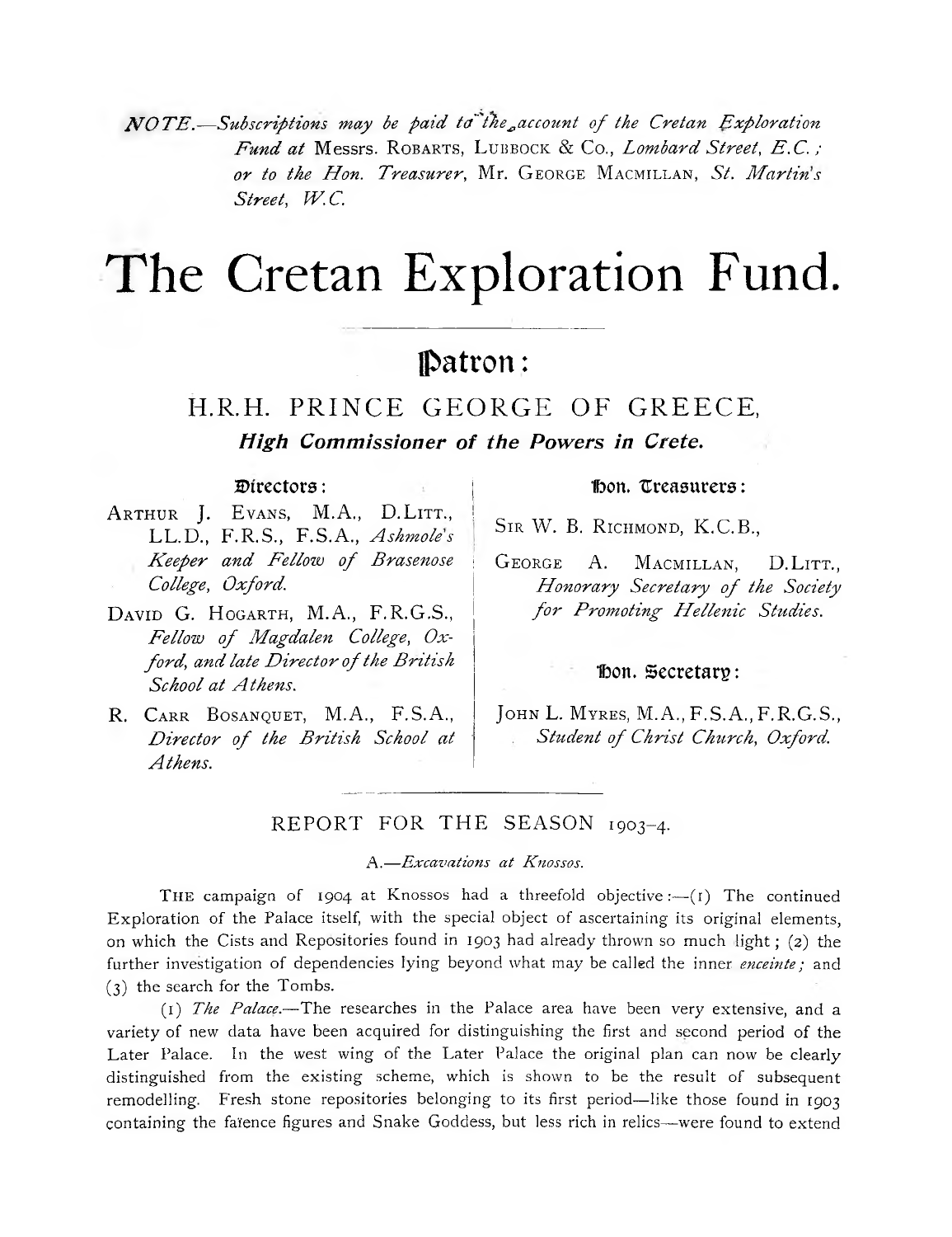north of the others beneath the later stepped portico, which here descends to the Central Court. A whole line of earlier gypsum walling facing this court could finally be made out, a little within the later wall. This original façade was seen to have been partly incorporated in the later constructions and partly to have been broken through by them. The west wall of the Palace itself and the adjoining magazines belonged to the original work, but the entrances to the magazines were found to have been altered. At one time they were provided with comparatively narrow doors appropriate to the valuable contents of the cists along their floors. Later the entrances were widened, the cists reduced to mere shallow cavities, and the whole fitted out for the reception of huge oil jars. From the superficial deposit of some of these cists belonging to the second period of the Later Palace were brought out a variety of painted stucco fragments which had fallen here from a N.W. hall above. Among these were illustrations of the bull ring, together with other frescoes, slightly larger than the " miniature " paintings found in 1900, showing part of the facade of another shrine, with the " fetish" doubleaxes stuck into its columns.

Dr. Evans had the invaluable help of Monsieur Gilliéron in carrying out an elaborate scheme for grouping together the earlier discovered fragments of miniature frescoes into connected designs. Two panels were thus reproduced, one showing a small temple and halls on either side, with ladies seated or standing in the foreground and throngs of men behind. The other depicted walled enclosures with trees and similar spectators overlooking a court where gaily-dressed women were engaged in a mazy dance. Fresh interesting fragments had also been detected of the painted reliefs, exhibiting parts of a male figure with a *flèur-de-lis* crown, and these permitted the restoration of the entire figure of what was not improbably one of the priest-kings of Knossos. The centre of the crown was found to be adorned with peacocks' plumes. A clay sealing of still earlier date supplied what appeared to be an actual portrait of a Minoan dynast associated with his son, but in this case the head was crownless.

In the West Court of the Palace a section was cut, which has the highest importance in its bearing on the stratification and comparative chronology of the characteristic stages of Minoan culture that preceded the construction of the Later Palace. The foundation of the Later Palace was shown to have been posterior to the great " Middle Minoan " age of polychrome pottery. Its second period, as appeared from Egyptian associations, did not come down later than about 1500 B.C., but there were now traceable six distinct periods of culture that separated the initial stage of the Later Palace from the latest Neolithic deposit. Below this again the Neolithic stratum, which was itself superimposed on the virgin rock, attained a depth of from six to eight metres. On the western borders of the Palace the total depth of the human deposit was from twelve to fourteen metres.

In the north-east part of the site some of the great *pithoi* belonging to a magazine of the Earlier Palace have been built up. These are larger than any vessels of the kind yet discovered, attaining a height of over two metres. The magazines have been roofed over for their preservation. The roofing of the Throne-Room had also to be carried out in a more permanent and efficient way.

(2) *Outlying Structures*.—A Minoan roadway paved with fine slabs has been traced running westwards from the Theatral Area for a distance of over 200 metres. The work here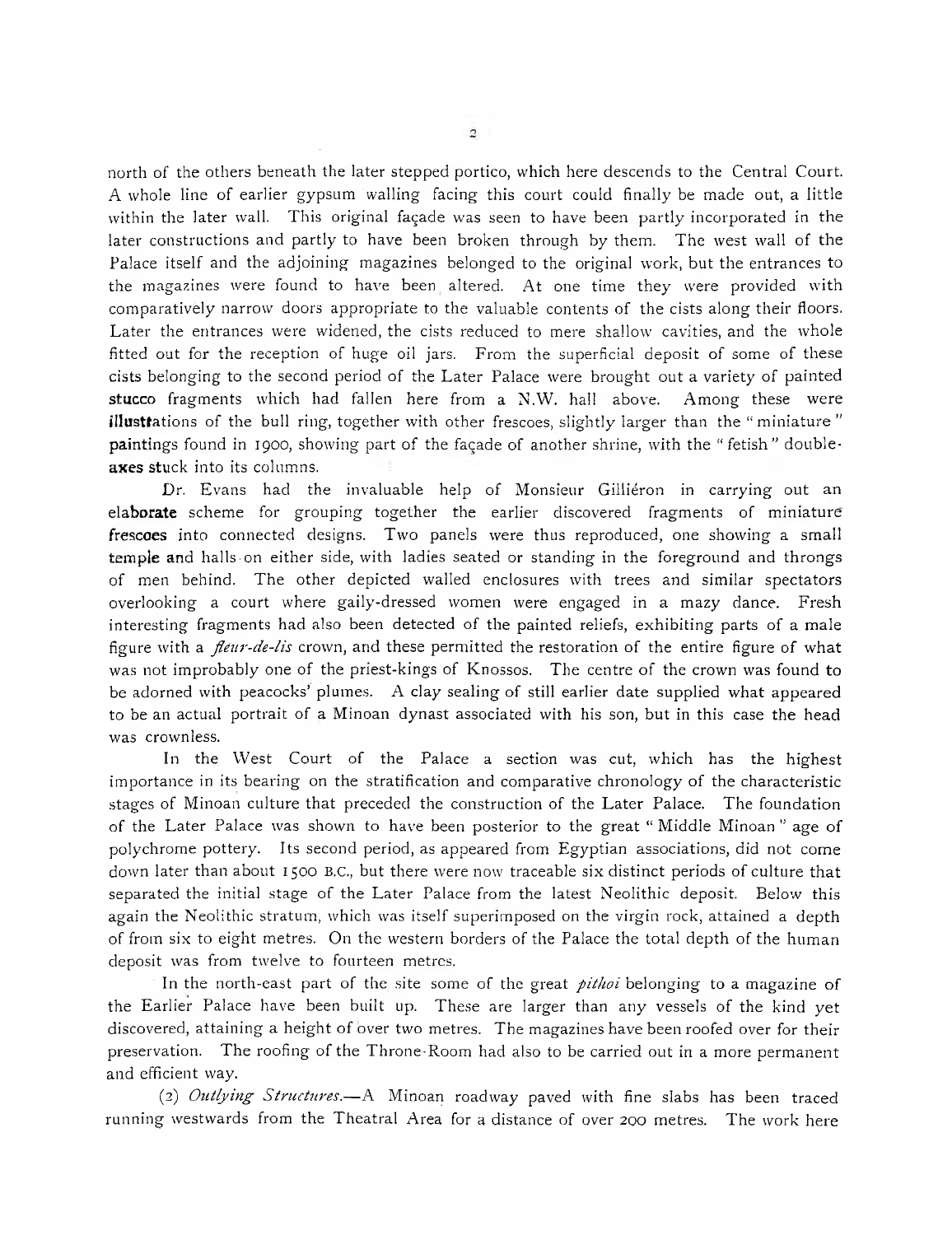has been very severe, as the pavement lay at a depth of nearly twenty feet below the surface, and involved the clearing away of a mass of later structures of no account. Pits sunk to the north of this line, moreover, revealed the existence of important Minoan buildings, and in order to make a preliminary exploration of these a wide cutting had to be carried out in this direction. The traces of important buildings have been thus brought to light, which derive extraordinary interest from their associations. A rich deposit of inscribed clay tablets was here found referring to the royal chariots and weapons. Near one of these, mentioning a store of 8640 arrows, were found the remains of two officially sealed chests containing a large number of carbonised arrows with small bronze heads. It is possible, therefore, that the structures form part of the Royal Arsenal. .At this point, owing to the difficulty and expense of the work, and the advance of the season, the excavation had to be broken up. It is most necessary, however, that this promising area, extending along the newly discovered roadway, should be fully explored. Owing to the vast mass of earth to be removed a Décauville railway will probably be necessary.

(3) *The Tombs*.—On a hill about a mile north of the Palace a considerable cemetery was discovered. One hundred tombs were here opened, the contents of which' showed that the bulk of them belonged to the period immediately succeeding the fall of the Palace. The civilisation was, however, still high, and the character of the art displayed by the relics found showed the unbroken tradition of the Later Palace Style. Among the objects brought to light were a number of bronze vessels, implements, and arms, including swords, some of them nearly a metre in length. One of the shorter swords has a gold-plated handle engraved with a masterly design of lions hunting wild goats. The jewellery and gems discovered were of the typical " mature Mycenaean " class, and a scarab found in one of the graves is of a Late Eighteenth Dynasty type. Among the painted ware " stirrup vases'' were specially abundant, some with magnificent decorative designs. The tombs were of three main classes: *(a) Chamber tombs* cut in the soft rock and approached in each case by a *dromos* ; in many cases these contained clay coffins, in which the dead had been deposited in cists, their knees drawn towards the chin. (b) Shaft *graves*, each with a lesser cavity below, containing the extended skeleton, and with a roofing of stone slabs. (*c)* Pits giving access to a walled cavity in the side below ; these also contained extended skeletons. Unfortunately, owing to the character of the soil, the bones were much decayed, and only in a few cases has it been possible to secure specimens for examination. A certain number of skulls are to be sent to England.

On a high level called Sopata, about two miles north again of this cemetery and forming a continuation of the same range, a still more important sepulchral monument was discovered. This consisted of a square chamber, about eight by six metres in dimensions, constructed of limestone blocks, and with the side walls arching in " Cyclopean " fashion towards a high gable, though unfortunately the upper part had been qüarried away. The back wall was provided with a central cell opposite the blocked entrance. This entrance, arched on the same horizontal principle, communicated with a lofty entrance hall of similar construction, in the side walls of which, facing each other, were two cells that had been used for sepulchral purposes. A second blocked archway led from this hall to the imposing rock-cut *dromos.* In the floor of the main chamber was a pit grave covered with slabs. Its contents had been rifled for metal objects in antiquity, but a gold hairpin, parts of two silver vases, and a large bronze mirror remained to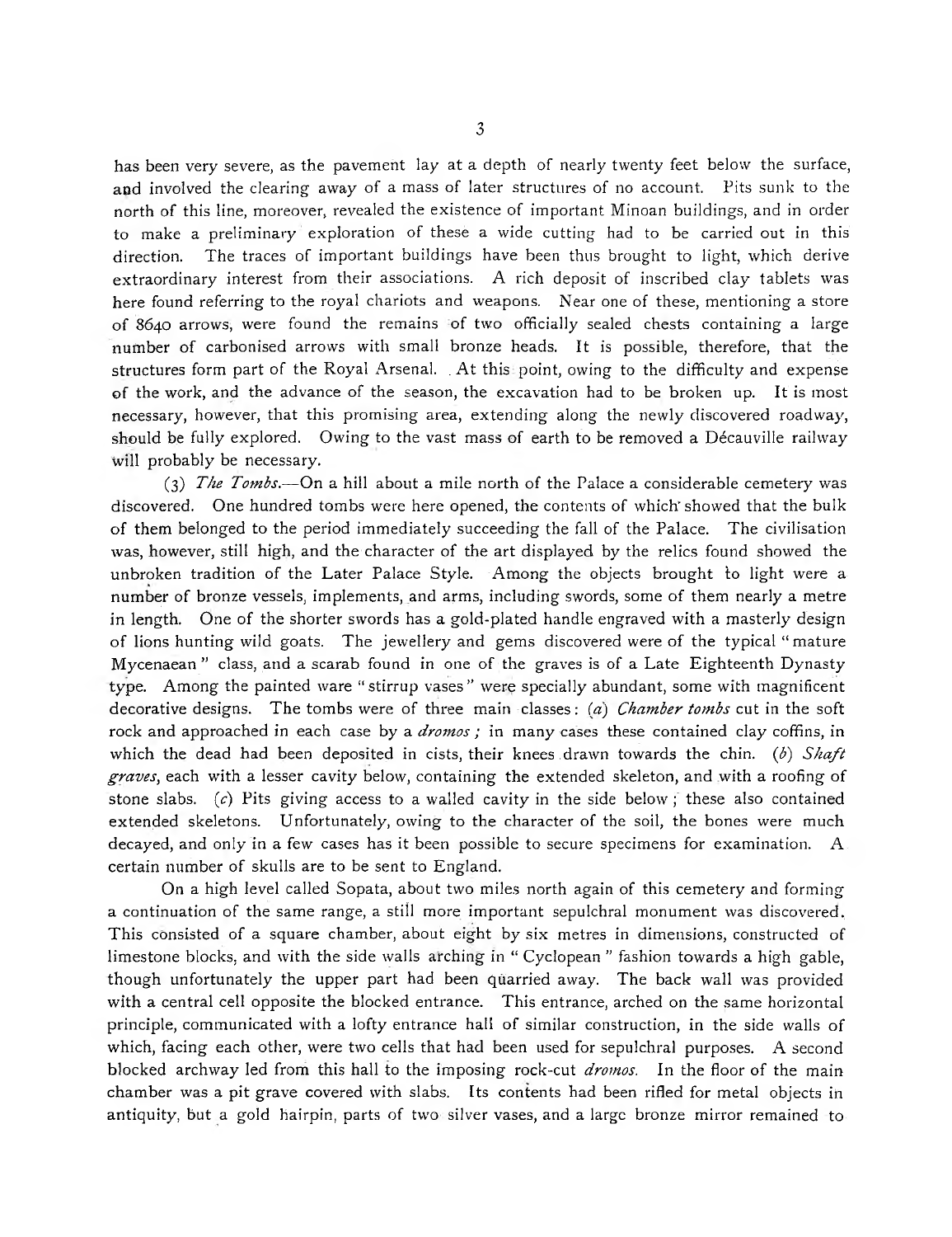attest the former wealth of such. A large number of other relics were found scattered about, including repeated clay impressions of what may have been a royal seal. Specially remarkable among the stone vessels is a porphyry bowl of Minoan workmanship, but recalling in material and execution that of the Early Egyptian dynasties. Many imported Egyptian *alabastra* were also found, showing the survival of Middle Empire forms besides others of Early Eighteenth Dynasty type. Beads of lapis lazuli were also found, and pendants of the same material, showing a close imitation of Egyptian models. Four large painted "amphoras" illustrate the fine " architectonic " style of the Later Palace of Knossos, in connection with which the great sepulchral monument must itself be brought. The form of this mausoleum, with its square chamber, is unique, and contrasts with that of the tholos tombs of mainland Greece. The position in which it lies commands the whole South Aegean to Melos and Santorin, and Central Crete from Dicta to Ida. It was tempting to recognise in it the traditional tomb of Idomeneus ; but though further researches in its immediate vicinity led to the discovery of a rock-cut chamber-tomb containing contemporary relics, it was hardly considerable enough to be taken for that of Meriones, which tradition placed beside the other.

Mr. Evans had, as before, the assistance of Dr. Duncan Mackenzie in directing the works, and Mr. Theodore Fyfe was also able to devote some time to the architectural plans and drawings. Mr. Evans is also much indebted for the valuable assistance afforded by M. Gilliéron and Mr. Bagge in the work of delineating and reconstituting the works of art discovered.

It is evident that the discovery of what appears to be the site of the Royal Arsenal to the north-west of the Palace, and the exploration of other dependencies that may lie about the newly-discovered paved approach, may entail operations on a very serious scale during the coming season. Probably, for Knossos alone, at least another 2,000/. will be required.

#### B *.—Excavations at Heleia* (*Palaikastro*) *and Praisos in Eastern Crete.*

The British School again excavated at Palaikastro the Minoan town which has yielded important results in two previous seasons, from March 25th to June 17th, with the help of grants from the Cretan Exploration Fund (including two special donations, of 100l. and 50l. respectively), Emmanuel College, and the Fitzwilliam Museum. The expedition consisted of Mr. R. McG. Dawkins, Fellow of Emmanuel College, Cambridge ; Mr. Heaton Comyn, architect ; Mr. C. T. Currelly, of the Egypt Exploration Fund ; Mr. J. L. Stokes, scholar of Pembroke College, Cambridge ; and the Director.

(1) *Late Palace*.—The further excavation of Block Delta, the largest and best built of the. *insulae* opened up last year, showed that this was the Palace or Government House of the latest Mycenaean period. It has an imposing façade, of huge ashlar blocks, and the general plan of the ground floor, broken up by light wells and other paved areas, can be recovered ; but it has been much plundered, and many walls of this exceptionally fine masonry have been destroyed in recent years. Some well-preserved magazines yielded an important series of painted vases, and some terra-cotta figures of a goddess, in one case grasping a snake. Careful dissection of the lower strata, when they were not obliterated by the massive substructures of the Palace, revealed remains of three earlier periods. The sequence of some early varieties of pottery was determined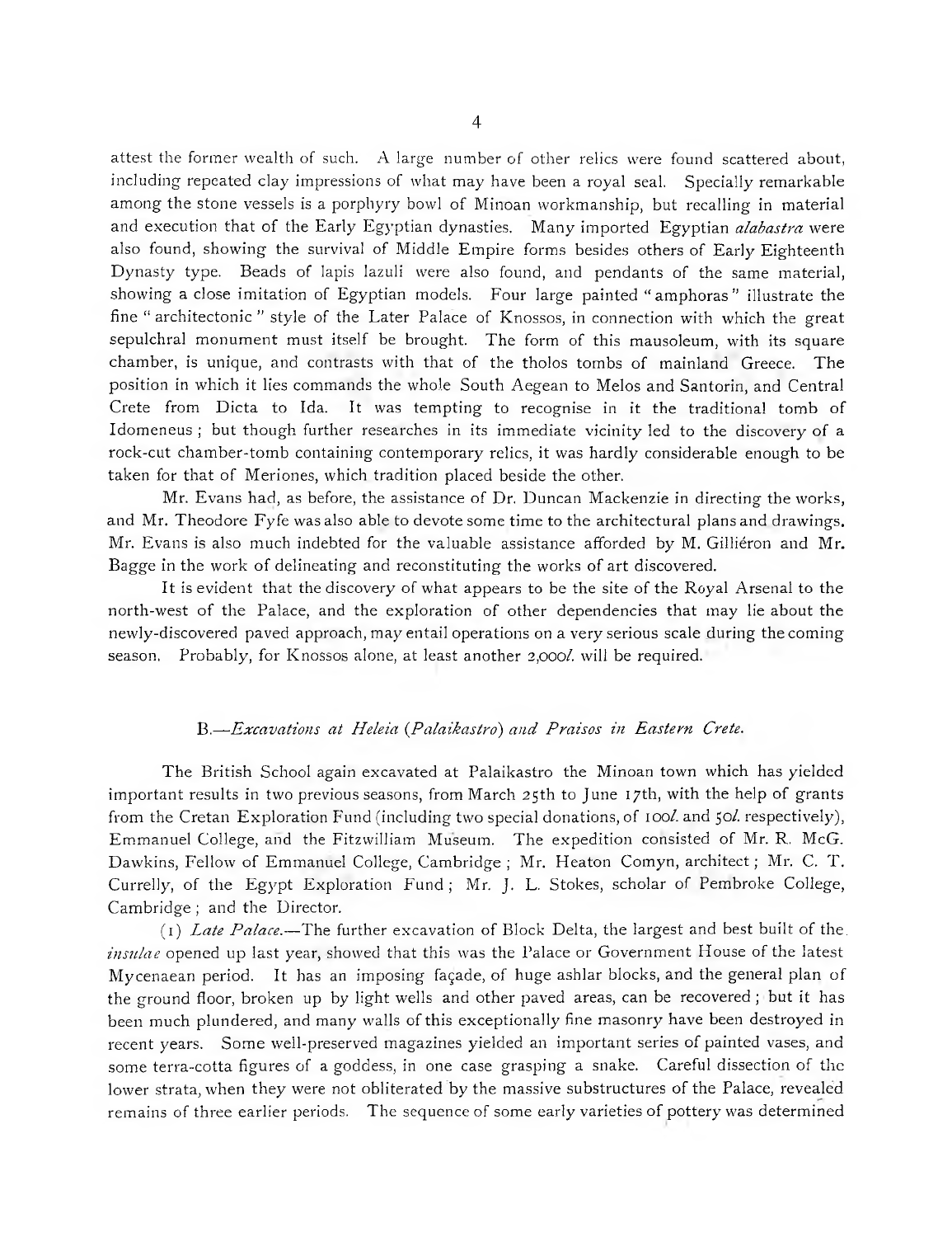by Mr. Dawkins, and plans illustrating the stratification prepared by Mr. Comyn. Fragments of an ostrich-egg, found at a very low level, point to early intercourse with Africa.

(2) *Other Work in the Town*.—The main street was followed in both directions, and two low hills to the west and south-west of it were excavated. On one of them four blocks of somewhat poor houses were opened up, and yielded some very valuable finds, notably two delicately carved ivory statuettes, a large bronze ewer, and a richly-painted bath. The ivories may be importations from Egypt ; while an ivory plate, carved with conventional crocodiles, betrays indirect Egyptian influence. The other hill was covered with houses of a better type, divided by what may prove to be a continuation of the main street.

(3) *Cemeteries*.—The curious ossuaries of the Middle Minoan period were further excavated. Among the objects found were seals of ivory and steatite, a miniature gold bird, and small models of a dagger and of sickles. A very early burial-place, discovered by Mr. Dawkins near the headland of Kastri, contained beaked jugs of an exaggerated pattern and a remarkable clay model of a boat. A later cemetery, containing *larnax* burials, yielded bronze implements, beads, and vases like those in the Palace magazines. In searching for tombs south of the town Mr. Currelly discovered a steatite libation-table, on which are engraved seventeen characters of the Minoan linear script.

(4) *Temple*.— In trenching the area within the Minoan town, where scattered remains of a Hellenic sanctuary have long been known to exist, Mr. Bosanquet found a broken slab of grey marble inscribed with a Doric hymn in honour of the youthful Zeus. The lettering is of the Roman age, the composition genuinely archaic. It refers to his nativity in the Dictaean cave, and leaves no doubt that we have here the Temple of Zeus Diktaios, the territory of which was a subject of dispute between Hierapytna and Itanos, until the matter was settled by arbitration in the second century B.C. It can hardly, however, be the temple mentioned by Strabo as having existed at or near Praisos before the destruction of that city, for Praisos is five hours' ride from Palaikastro.

We may now restore to the plain of Palaikastro its classical name of Heleia mentioned in the arbitration award.

(5) *Researches at Praisos*.—The steep west face of the Altar Hill (the top of which was cleared in 1901) had never been examined. Numerous architectural members and fragments of inscriptions have now been found here by Mr. Bosanquet, built into dykes or buried under fallen masses of rock. A temple on the summit seems to have been demolished and its materials thrown over the clifif, presumably when the Hierapytnians destroyed the town. In view of the public character of some of the inscriptions it is probable that this was the chief sanctuary of Praisos, possibly the temple of Dictaean Zeus mentioned by Strabo. The most important inscription is one in the ancient Eteocretan language, which was hitherto known only from two inscriptions, both found on this hill. The newly-discovered document is in Greek characters of the third or fourth century before our era.

It is proposed to carry these excavations further during the coming season, and probably not less than 500/. will be required for this purpose.

The net result of this Report is to show that in order to carry on the important work now in hand on these two sites it will be necessary to raise a further sum of  $\pounds2,500$ during the coming season of 1905.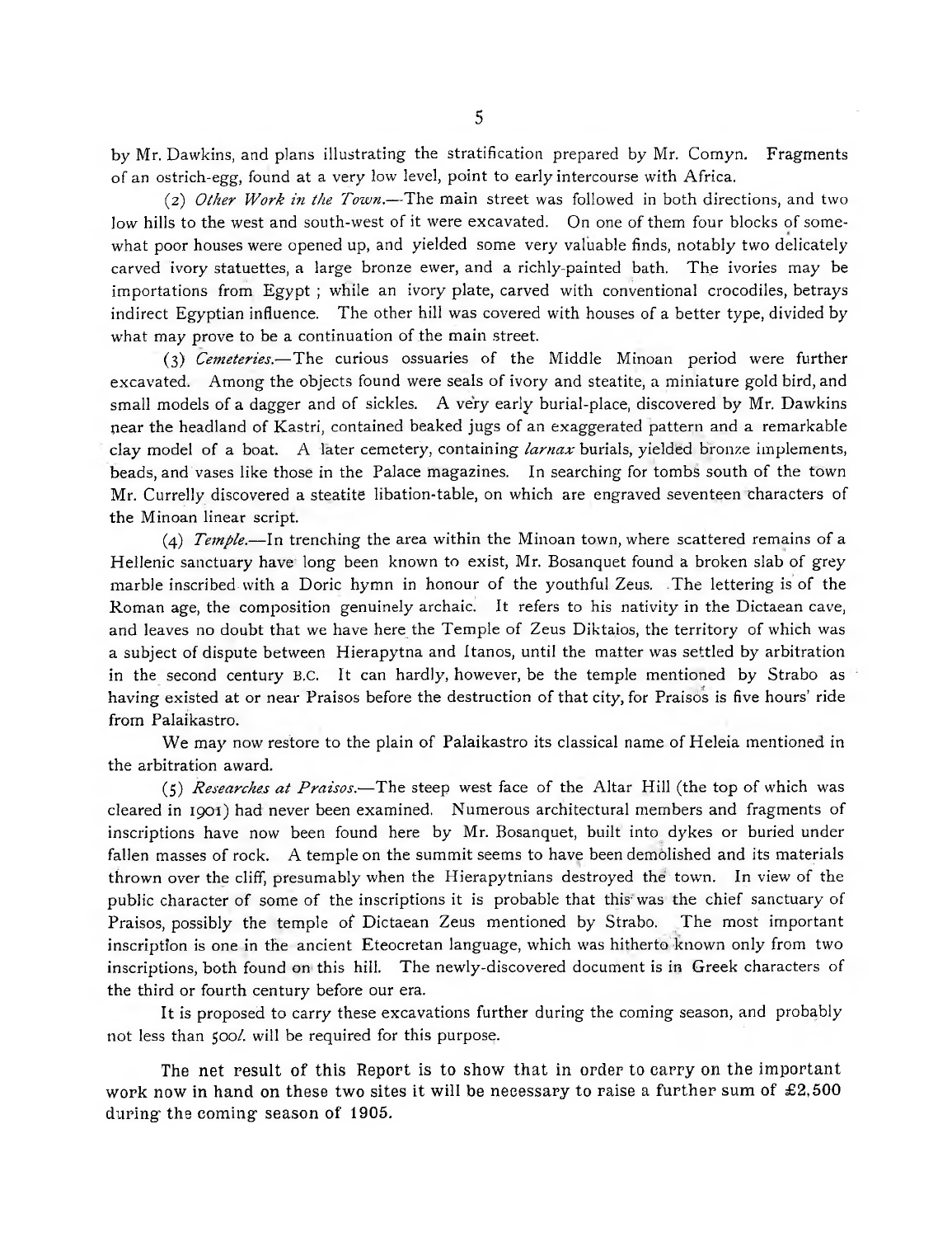### LIST OF SUBSCRIBERS TO THE

# CRETAN EXPLORATION FUND

November 1st, 1903, to October 31st, 1904.

|                                                                   |                                          |                                                           | £                | s. d.                         |                                                                                                                                               | $s$ . $\alpha'$ . |
|-------------------------------------------------------------------|------------------------------------------|-----------------------------------------------------------|------------------|-------------------------------|-----------------------------------------------------------------------------------------------------------------------------------------------|-------------------|
|                                                                   |                                          |                                                           | 15               | $\mathsf{O}$<br>$\circ$       | Gardner, Prof. Percy, Litt. D.<br>$\mathfrak{2}% =\mathfrak{2}\left( \mathfrak{2}\right) ^{2}$<br>$\mathbf{2}$                                | $\circ$           |
| Alford, Rev. B. A.                                                |                                          |                                                           | $\boldsymbol{z}$ | $\boldsymbol{2}$<br>$\circ$   | Gaskell, C. G. Milnes<br>25<br>$\mathbf O$<br>$1.14 - 1.14$                                                                                   | $\circ$           |
|                                                                   |                                          |                                                           | $\mathbf{I}$     | $\bf{I}$<br>$\circ$           | $\mathbf{I}$<br>$\mathbf I$<br>$\sim$                                                                                                         | $\circ$           |
| Antiquaries, The Society of                                       |                                          | $\cdots$                                                  | 50               | $\mathbf O$<br>$\circ$        | Giveen, Richard L.<br>$\mathbf{I}$<br>Ι.<br>$\ddotsc$                                                                                         | $\circ$           |
| Avebury, Rt. Hon. Lord                                            | المتفاركين وكملاء المتنازل وليتنازل      | 1.141                                                     | $\mathsf{S}$     | $\circ$<br>$\circ$            | Gooch, G. P.<br>5<br>$\Omega$<br>$\sim 10$<br>$\sim$ .                                                                                        | $\Omega$          |
| Bailey, John                                                      |                                          | $\sim$ $\sim$ $\sim$                                      | 3                | O<br>$\circ$                  | Goolden, Richard E<br>$\overline{2}$<br>$\mathbf{2}$                                                                                          | $\circ$           |
| Balfour, Miss A. B.                                               | $\cdots$                                 | $\sim$ .                                                  | 1                | $\circ$<br>$\circ$            | $\sim 10$<br>1.111<br>Graham, J. P.<br>$\mathbf{I}$<br>$\mathbf{I}$                                                                           | $\circ$           |
| Barrymore, Rt. Hon. Lord                                          | <b>Contract</b>                          | $\cdots$<br>$\sim$ .                                      | 10               | $\circ$<br>$\circ$            | $\sim$ .<br>$\cdots$<br>$\mathbf{r}$<br>$\overline{2}$<br>$\circ$                                                                             | $\circ$           |
|                                                                   |                                          |                                                           |                  | o<br>$\circ$                  | $\cdots$<br>Gunton, Mrs. E. G.                                                                                                                |                   |
| Benecke, P. V. M.                                                 | $\sim$ 100 $\mu$                         |                                                           | 5                | $\Omega$                      | $\mathbf I$<br>$\bf I$<br>$\sim$ $\sim$                                                                                                       | $\circ$           |
| Bentley, Richard and the contract of                              |                                          |                                                           | 5                | 5                             | Gurney, Misses M. and A. $\ldots$ $\ldots$ $\ldots$<br>$\overline{a}$<br>$\circ$                                                              | $\circ$           |
| Bidder, Mrs.                                                      |                                          |                                                           | T                | -1<br>$\circ$                 | Hallam, G. H.<br>I<br>o<br>$\sim$ 1.4 $\mu$<br>$\cdots$                                                                                       | $\circ$           |
| Bonneniere, Mons. Lionel<br><b>Sales State</b>                    | $\sim$ $\sim$ $\sim$                     |                                                           |                  | 15<br>10                      | Hannen, Lancelot<br>$\overline{a}$<br>$\overline{2}$                                                                                          | $\circ$           |
| Bonney, Prof. T. G.                                               |                                          |                                                           | 3                | $\mathbf{I}$<br>$\circ$       | Harris, H. B.<br>$\mathbf{I}$<br>$\mathbf{I}$<br>$\sim$ $\sim$                                                                                | $\circ$           |
|                                                                   |                                          | $\sim$                                                    | $\mathbf{I}$     | $\mathbf{I}$<br>$\circ$       | Harrow, Members of Upper Sixth Form<br>5<br>o<br>$\cdots$<br>$\sim 10$                                                                        | $\circ$           |
|                                                                   |                                          |                                                           | $\mathbf{I}$     | $\mathbf I$<br>$\circ$        | Haverfield, F.<br>3<br>3<br>$\cdots$                                                                                                          | $\circ$           |
| Brasenose College, Oxford                                         |                                          | $\sim$ - $\alpha$                                         | 50               | $\circ$<br>$\Omega$           | Hawes, Miss E. P.<br>$\mathbf{2}$<br>10                                                                                                       | $\circ$           |
| British Association for the Advancement of                        |                                          |                                                           |                  |                               | Hawes, R. H.<br>2 10                                                                                                                          | $\circ$           |
| Science                                                           | $\sim 100$ km s $^{-1}$<br>$\sim 10$     | $\sim 1.4\, \mathrm{s}$<br>$\sim$ 100 $\mu$               | 50               | o<br>$\circ$                  | $\overline{\mathbf{S}}$<br>$\circ$<br>$\sim$ 4                                                                                                | $\circ$           |
| Brooks, E. W. $\dots$ $\dots$ $\dots$                             | $\sim 100$ km s $^{-1}$<br>$\cdots$      | $\sim$ $\sim$ $\sim$                                      | $\mathbf{z}$     | $\circ$<br>$\circ$            | $\overline{2}$<br>$\mathbf{z}$                                                                                                                | $\circ$           |
| Brown, Adam                                                       | $\sim$ 100 $\sim$<br>$\sim$ $\sim$       | $\sim$ .                                                  | 20               | o<br>$\circ$                  | Hellenic Studies, Society for the Promotion of<br>$\circ$<br>100                                                                              | $\circ$           |
| Brown, James (Junior)                                             | $\sim 100$ km $^{-2}$<br>$\cdots$        | $\sim 10$ km                                              | 25               | O<br>$\circ$                  | Henderson, Sir Alexander, Bart., M.P.<br>10<br>$\circ$                                                                                        | $\circ$           |
| Brunton, Sir Lauder                                               | $\sim$ 100 $\pm$<br>$\sim 10$            |                                                           | 1                | $\circ$<br>$\circ$            | Hodgkin, Dr. Thomas<br>5<br>$\circ$                                                                                                           | $\circ$           |
| Butcher, Prof. S. $H$                                             | $\sim$ $\sim$                            | $\cdots$<br>$\sim$ $\sim$ $\sim$                          | $\boldsymbol{2}$ | $\mathbf{z}$<br>$\circ$       | Hodgkin, J. E.<br>$\mathbf{I}$<br>$\mathbf{I}$<br>$\mathcal{L}_{\bullet}$                                                                     | $\circ$           |
| Carr, Vice-Admiral H. J.<br><b>Sales State</b>                    | 1.111                                    | $\mathbf{1}$<br>$\sim$ $\sim$ $\sim$                      | $\mathbf{I}$     | $\circ$<br>$\circ$            | Hodgson, Shadworth H.<br>5<br>5<br>$\sim$                                                                                                     | $\circ$           |
| Chance, A. F.<br><b>Contract</b>                                  | $\ddotsc$<br>$\sim$ $\sim$               |                                                           | 5                | 5<br>$\circ$                  | Holberton, Miss $\ldots$ $\ldots$ $\ldots$<br>$\mathbf{I}$<br>$\bf{I}$<br>$\sim$ .<br>$\cdots$<br>$\sim$ $\sim$                               | $\circ$           |
| Chitty, Rev. G. J.   1.1                                          | $\cdots$<br>$\ldots$ .                   | $\cdots$<br>$\sim$ $\sim$                                 | $\mathbf{I}$     | $\mathbf I$<br>$\circ$        | Holland, Julia<br>5<br>$\Omega$<br>$\sim$ .<br>$\ldots$<br>$\ldots$                                                                           | $\circ$           |
| المتراد فتتراد متلاد<br>$"$ Cimmell"<br>$\sim 100$ and $\sim 100$ | $\sim$ $\sim$                            | $\ldots$<br>$\cdots$                                      | 100              | $\circ$<br>$\circ$            | Holmes, T. Rice<br>$\circ$<br>$\cdots$<br>$\mathbf{I}$<br>1.1.1<br>$\mathcal{L} \times \mathcal{L}$ .<br>$\mathbf{1}$<br>$\ddot{\phantom{0}}$ | $\circ$           |
| Clauson, A. C.                                                    | $\sim 100$<br>$-11$                      | $\cdots$                                                  | $\mathbf{I}$     | $\mathbf I$<br>$\Omega$       | Hubbard, Mrs. Emma<br>$\mathbf{I}$<br>$\mathbf{I}$<br>$\ldots$<br>$\sim 100$ km $^{-2}$<br>$\cdots$<br>$\sim$ $\sim$<br>$\sim$ $\sim$ $\sim$  | $\circ$           |
| Compton, Rev. W. C.                                               | $\ldots$<br>$\lambda$ .                  | $\cdots$                                                  | 5                | $\circ$<br>$\circ$            | Hutchins, Miss M. $\ldots$<br>$\bf I$<br>$\Omega$<br>$\cdots$<br>$\cdots$<br>$\cdots$<br>$\ddotsc$<br>$\ddotsc$                               | $\circ$           |
| Cooke, Richard                                                    | $\sim$ and $\sim$<br>$\sim 100$          | $\frac{1}{2}$<br>$\ddotsc$                                | $\mathbf{I}$     | $\mathbf{I}$<br>$\Omega$      | Hutton, Miss C. A.<br>$\mathbf{I}$<br>$\mathbf{I}$<br>$\ldots$<br>$\sim$<br>$\cdots$<br>$\cdots$<br>$\cdot$ $\cdot$ $\cdot$                   | $\circ$           |
| Cookson, C.<br>and a series of the series of the series of        | $\sim$ $\sim$ $\sim$<br>$\sim$ .         | $\cdots$<br>$\sim$ $\sim$ $\sim$                          | 5                | $\circ$<br>$\circ$            | Jaffé, John     .<br>5<br>5<br>$\sim$ $\sim$<br>$\sim$ $\sim$ $\sim$<br>$\sim$ $\sim$ $\sim$<br>$\sim$ $\sim$<br>$\lambda$ .                  | $\circ$           |
| Coolidge, W. A. B. $\ldots$                                       | $\sim$ 1.4 $\pm$                         | $\sim$ $\sim$                                             | $\overline{c}$   | $\circ$<br>$\mathbf{z}$       | Jesus College, Oxford<br>$\sim$<br>20<br>$\circ$<br>$\cdots$<br>$\cdots$<br>$\mathbf{r}$<br>$\cdots$                                          | $\circ$           |
| Cortazzi, Miss                                                    | $\sim$ 10 $\sim$                         | $\sim$ $\sim$                                             | $\mathbf{I}$     | $\circ$<br>o                  | $\mathbf{z}$<br>$\circ$<br>$\cdots$<br>$\sim$ $\sim$ $\sim$<br>$\ldots$<br>$\cdots$                                                           | $\circ$           |
| Crace, J. D                                                       | $\sim$ $\sim$ $\sim$<br>$\sim$ 10 $\sim$ |                                                           | 5                | $\circ$<br>$\circ$            | Kenyon, F. G., D. Litt.<br>$\overline{a}$<br>$\overline{a}$<br>$\sim 10$<br>$\sim$<br>$\sim$<br>$\mathcal{L}$<br>$\sim$ $\sim$                | $\Omega$          |
| Cust, Miss M. E. V.                                               | $\cdots$<br>$\sim$ .                     | $\sim$                                                    | 1                | $\mathbf{I}$<br>$\circ$       | Lacaita, C. C.<br>$\boldsymbol{z}$<br>$\circ$<br>$\ldots$<br>$\sim$ $\sim$ $\sim$<br>$\cdots$<br>$\cdots$                                     | $\mathbf{o}$      |
| Dakin, Miss A.                                                    | $\ldots$                                 | $\ldots$                                                  | $\bf{I}$         | $\mathbf I$<br>$\mathfrak{c}$ | Lascelles, B. P. $\ldots$<br>$\overline{\mathbf{c}}$<br>$\circ$<br>$\cdots$<br>$\cdots$<br>$\cdots$<br>$\cdots$<br>$\cdots$                   | $\circ$           |
| Dale, Miss Violet                                                 | $\sim$ 100 $\pm$<br>$\sim$ 100 $\mu$     | $\sim$ $\sim$ $\sim$                                      | $\mathbf{I}$     | $\bf{I}$<br>$\circ$           | Leaf, Walter, Litt. D.<br>25<br>$\circ$<br>and the same<br>$\cdots$<br>$\sim$ $\sim$<br>$\cdots$<br>$\sim$ $\sim$                             | $\circ$           |
| Darwin, W. E<br>$\sim$ 100 $\mu$                                  | $\sim$ $\sim$                            | $\cdots$                                                  | 15               | $\circ$<br>$\circ$            | Le Bas, Rev. H. V.<br>$\boldsymbol{2}$<br>$\mathbf{2}$<br>$\sim 1.4\,$ k $\sim$<br>$\cdots$<br>$\sim 100$                                     | $\circ$           |
| Dodgson, Campbell                                                 | $\sim 10^{-1}$                           | $\ldots$                                                  | $\mathbf{z}$     | $\overline{2}$<br>$\circ$     | $\sim$ $\sim$ $\sim$<br>$\cdots$<br>Lewis, Mrs. A. S.<br>$\mathbf{I}$<br>$\mathbf{I}$<br>$\cdots$<br>$\sim$<br>$\cdots$<br>$\cdots$           | $\circ$           |
| Ducie, The Rt. Hon. the Earl of $\ldots$                          |                                          | $\sim$ $\sim$ $\sim$                                      | ſО               | $\mathbf{o}$<br>$\circ$       | $\ddot{\phantom{0}}$<br>Lucas, T.<br>1<br>п                                                                                                   | $\circ$           |
| Edgar, C. C.                                                      | <b>Contract</b>                          |                                                           | $\mathbf{z}$     | $\circ$<br>$\circ$            | $\sim$ $\sim$<br>Macdonald, George<br>$\mathbf{I}$<br>$\mathbf{r}$<br>$\cdots$<br>$\ddotsc$                                                   | $\circ$           |
| Eumorfopoulos, N. $\ldots$ $\ldots$                               |                                          | $\sim$ $\sim$ $\sim$                                      | $\overline{2}$   | $\circ$<br>$\circ$            | $\sim$ $\sim$<br>$\sim$<br>Maclehose, James                                                                                                   |                   |
| Evans, Lewis                                                      | $-24.1$<br>$\cdots$                      |                                                           | 10               | $\circ$<br>$\circ$            | 1<br>$\mathbf{r}$<br>$\mathcal{N}$<br>$\sim$<br>Macmillan, G. A., D. Litt.<br>$\Omega$                                                        | $\circ$           |
| Evans, Richardson                                                 |                                          | $\ddot{\phantom{a}}$                                      |                  | ΙO<br>$\circ$                 | 1 <sub>CO</sub><br>4.11<br>$\cdots$<br>$\cdots$                                                                                               | $\circ$           |
| Evans, Sir John, K.C.B.                                           | $\sim 100$<br>$\cdots$                   |                                                           | 200              | $\circ$<br>$\circ$            | Macnaghten, Hugh<br>$\overline{\mathbf{c}}$<br>$\circ$<br>$\ldots$<br>$\mathbf{r}$<br>$\cdots$<br>$\cdots$<br>Magdalen College, Oxford        | $\circ$           |
|                                                                   | $\sim$ . 21<br>$\cdots$                  | $\sim$ 10 $\pm$<br>$\sim 100$                             |                  |                               | 50<br>$\circ$<br>$\cdots$<br>25.71<br>$x \geq 1$<br>$\ddot{\phantom{a}}$                                                                      | $\Omega$          |
| Farquhar, Alfred                                                  |                                          | $\sim$ $\sim$<br>$\sim$ 4.4 $\sigma$                      | 20               | $\circ$<br>$\circ$            | Magenis, Lady Louisa<br>5<br>$\circ$<br>1.1.1<br>$\cdots$<br>$\alpha \ll \alpha$<br>$\sim$                                                    | $\circ$           |
| Farquhar, Misses I. and H.<br>Farrer, Sir William                 |                                          | $\sim$ 10 $\sim$<br>$\mathcal{L} \rightarrow \mathcal{L}$ | 5                | o<br>$\circ$                  | Marshall, J. W.<br>$I$ I<br>$\ldots$<br>$\ldots$<br>$\sim$ .<br>$\cdots$                                                                      | $\circ$           |
|                                                                   | $\cdots$                                 |                                                           | IО               | $\circ$<br>$\circ$            | Mason, Miss C. W. $\dots$ $\dots$<br>10<br>$\cdots$<br>$\sim$<br>$\cdots$<br>$\cdots$                                                         | -6                |
| Fisher, Mrs. A. B.                                                | $\rightarrow$                            | $\frac{1}{4}$<br>$\sim$                                   | 1                | $\mathbf I$<br>$\circ$        | Matheson, P. E.<br>$2\quad$ O<br>$\sim$ $\sim$<br>$\ddot{\phantom{a}}$<br>$\ldots$                                                            | $\circ$           |
| Fitzwilliam Museum                                                |                                          | $\sim$ $\sim$                                             | 25               | $\mathbf{o}$<br>$\circ$       |                                                                                                                                               |                   |
| Foreign Architectural Book Society                                |                                          | $\sim$<br>$\sim$                                          | $\overline{a}$   | $\mathbf{2}$<br>$\circ$       | Carried forward<br>61,113<br>7                                                                                                                |                   |
|                                                                   |                                          |                                                           |                  |                               |                                                                                                                                               |                   |

 $\sim$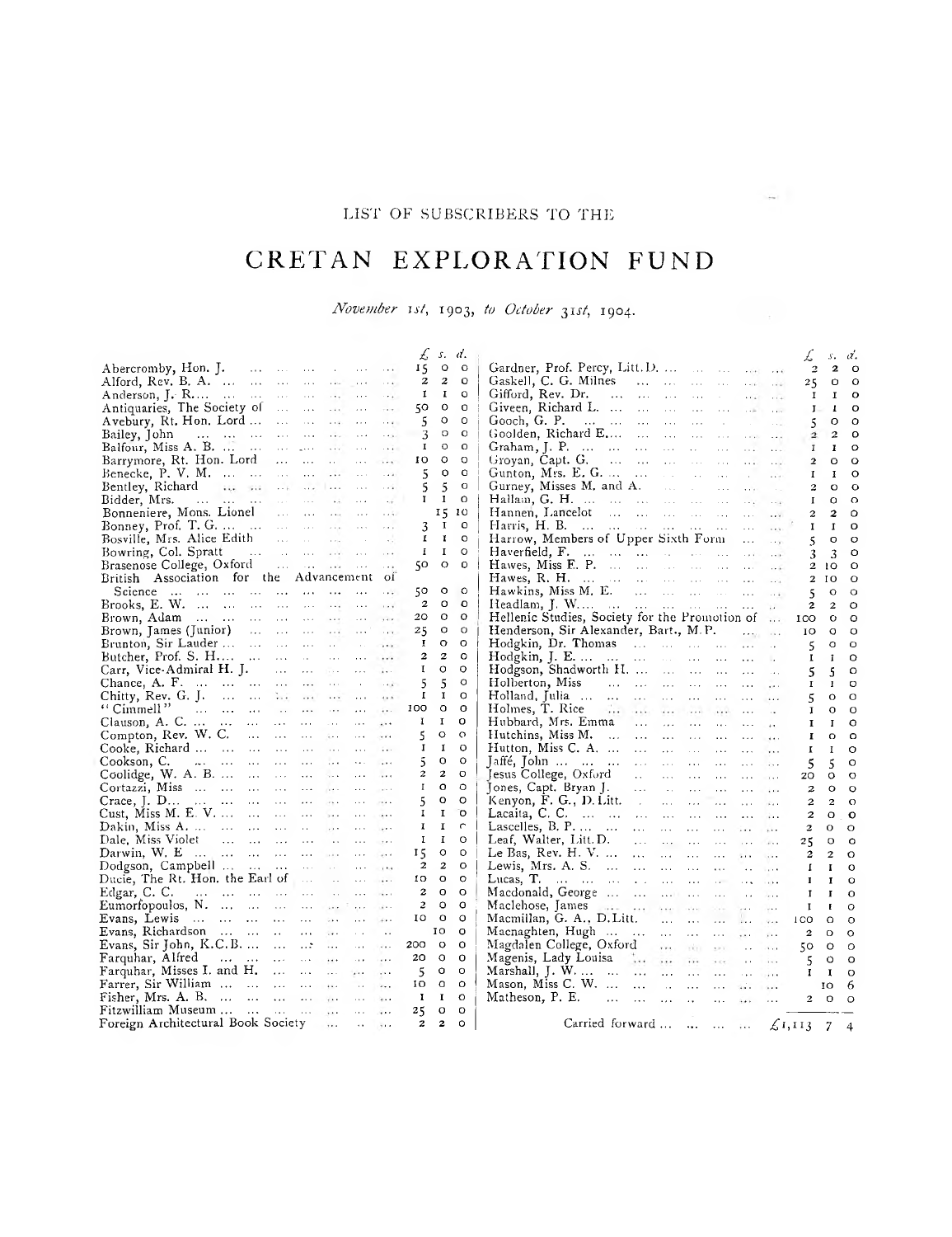|                                                                             |          |                          |                             |                 |                 | s.             | $\boldsymbol{d}$ |                                                              |                 | s. d.               |
|-----------------------------------------------------------------------------|----------|--------------------------|-----------------------------|-----------------|-----------------|----------------|------------------|--------------------------------------------------------------|-----------------|---------------------|
| Brought forward                                                             |          |                          |                             |                 | $\pm 1, 113$    | $\overline{7}$ | 4                | Royal Institute British Architects<br>$\sim 100$<br>$-1.444$ | 52              | 100                 |
| Mathieson, G. $\dots$ $\dots$ $\dots$ $\dots$ $\dots$ $\dots$               |          |                          | $\rightarrow$ $\rightarrow$ | $\ldots$        | 10              | $\circ$        | $\circ$          | Ruston, Miss Lucy<br>$\sim$ 100 $\mu$ 100 $\mu$              |                 | $\circ$<br>$\circ$  |
| Minet, Miss                                                                 |          |                          | $\cdots$                    | $\cdots$        | 20              | $\Omega$       | O                |                                                              |                 | $O$ $O$             |
| Mocatta F. D.                                                               |          |                          |                             | $\sim 100$      | 5               | 5              | O                | Scull, Miss E. M. L                                          |                 | $I$ 0               |
| Mond. Dr. Ludwig $\ldots$ $\ldots$                                          | $\cdots$ | $\sim$ $\sim$ $\sim$     | $\sim$ 100 $\pm$ 100 $\pm$  | $\sim$ . $\sim$ | 150             | $\circ$        | - 0              | Searle, G. W. von U                                          |                 | 0 <sub>0</sub>      |
| Morrison, C. $\ldots$ $\ldots$ $\ldots$ $\ldots$                            |          | $\sim$                   | $\sim$ 100 $\pm$            | $\bar{z}$ .     | 100             | $\circ$        | $\circ$          | Seebohin, F.<br>$\sim$ $\sim$ $\sim$                         |                 | $\circ$<br>$\circ$  |
| Morrison, W. $\ldots$ $\ldots$ $\ldots$ $\ldots$                            |          | <b>Contract</b>          | $\sim$ $\sim$               |                 | 100             | $\circ$        | $\Omega$         | Shove, Miss E.                                               |                 | $\sqrt{2}$          |
| Mosely, Alfred                                                              |          |                          |                             |                 |                 | L              | $\Omega$         | Sidgwick, Mrs. Charles                                       |                 | $\circ$<br>$\Omega$ |
| Nettlefold, Miss                                                            |          | <b>Contract Contract</b> |                             |                 |                 |                | $\circ$          |                                                              |                 | $0 \quad 0$         |
| Newman, W. L.                                                               |          |                          |                             |                 |                 | 0              | $\circ$          | Sloane, Miss E. J.                                           |                 | $\mathbf{I}$ 0      |
| Newton, W. M                                                                |          |                          |                             |                 |                 |                | $\circ$          |                                                              |                 | $2^{\circ}$ 0       |
| Oldfield, Mrs.                                                              |          |                          |                             |                 |                 | O              | $\Omega$         | Spottiswoode, Miss A.                                        | 1               | $0 \quad 0$         |
| Oxford Philological Society                                                 |          | <b>Contract Contract</b> |                             |                 |                 |                | $0 \quad$        | Sturge, W. Allen, M.D.                                       | 10 <sub>o</sub> | $\circ$ $\circ$     |
| Pearson, C.                                                                 |          |                          |                             |                 |                 | $\mathbf{I}$   | $\circ$          | Subscribed by party on S.Y. Peneios, per Prof.               |                 |                     |
| Pelops Photograph Exchange                                                  |          |                          |                             |                 |                 | 15             | $\circ$          | Ernest Gardner                                               | 12              | 0 <sub>0</sub>      |
| Penrose, Miss Emily                                                         |          |                          |                             |                 |                 | $I-I$          | o                | Thompson, Sir Herbert                                        | 3               | $\circ$<br>$\circ$  |
| Percival, F. W.                                                             |          |                          |                             |                 | 2               | $\mathbf{z}$   | $\circ$          | Tod, Mrs. Hedwig<br>the state of the                         | 10 <sub>1</sub> | $\circ$ $\circ$     |
| Philips, Mrs. Herbert                                                       |          |                          |                             |                 | 10 <sub>1</sub> | $\circ$        | $\circ$          | Tozer, Rev. H. F.<br>$\ldots$ .                              | 2               | $O$ $O$             |
| Picton, J. A. $\dots \dots \dots \dots \dots \dots \dots \dots \dots \dots$ |          |                          |                             |                 |                 |                | $\Omega$         | "Trinity Friend"<br>$\sim 100$                               | $\mathbf{2}$    | $2^{\circ}$ O       |
|                                                                             |          |                          |                             |                 |                 | 5              | $\circ$          | Vaughan, E. L                                                |                 | $1 \quad Q$         |
|                                                                             |          |                          |                             |                 |                 | $\mathbf{I}$   | $\circ$          | Wagner, Henry                                                | 10 O            | $\circ$             |
| Poulton, Mrs. E. B.                                                         |          |                          |                             |                 |                 |                | $0 \quad Q$      | Ward, Mrs. Neville                                           |                 | $10\quad 6$         |
| Powell, Sir F. S. (11) $\ldots$ (11) $\ldots$ (11) $\ldots$ (11)            |          |                          |                             |                 |                 | $O$ $O$        |                  | Wedgwood, Miss Julia<br>$\sim$ $\sim$ $\sim$                 | $\mathbf{z}$    | $\circ$ $\circ$     |
| Powell, J. U.                                                               |          |                          |                             |                 |                 |                | $1^{\circ}$ O    | Westlake, J., K.C.                                           |                 | 5<br>$\circ$        |
| Price, Miss M. M.                                                           |          |                          |                             |                 |                 | 1              | $\circ$          |                                                              |                 | 0 <sub>0</sub>      |
| Prothero, G. W.                                                             |          |                          | $\sim$ 100 $\sim$           |                 |                 | H.             | $\Omega$         | Whitehead, R. R.                                             |                 | $\circ$             |
| <b>Pryor, F. R.</b>                                                         |          |                          | contract contract           |                 |                 | $\overline{4}$ | $\circ$          | Wilson, R. D.<br><b>Contract</b>                             |                 | ം<br>$\circ$        |
|                                                                             |          |                          | <b>Contract</b>             | $\ldots$        | IO              | $\circ$        | $\circ$          | Wolfe-Barry, Sir J., K.C.B.                                  | 10 10 0         |                     |
| Ransom, William                                                             |          |                          |                             |                 |                 | 0              | ം                |                                                              |                 | $I$ $I$ 0           |
| Reckitt, Francis                                                            |          |                          |                             |                 |                 | 5.             | o                |                                                              |                 |                     |
| Reich, Emil                                                                 |          |                          | $\cdots$                    |                 |                 | О              | $\circ$          | $f_{1}$ ,860 6 10                                            |                 |                     |
| Rotton, Sir John                                                            |          |                          |                             |                 |                 | $\Omega$       | $\Omega$         |                                                              |                 |                     |